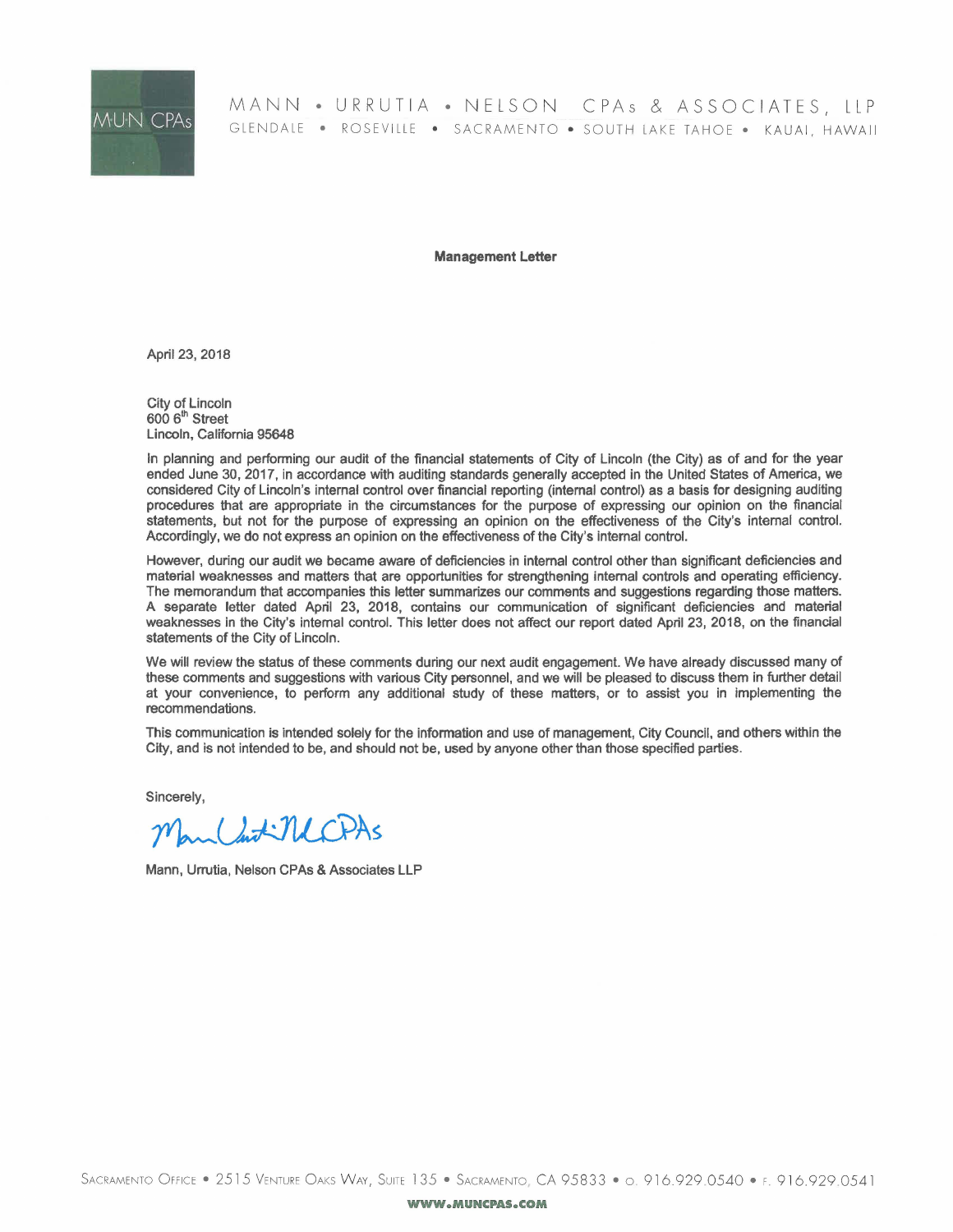# **City of Lincoln**

# **Control Deficiencies and Internal Control Recommendations**

**June 30, 2017** 

## **Payroll**

As part of the process of inputting new employee information and/or changes to current employee information into Springbrook, a proof list is generated by the Payroll Technician to verify input and changes were made accurately. However, we noted no indication of this review of the proof list. We recommend that the Payroll Technician, or assigned personnel, initial and date the proof list as evidence of their review.

#### **Cash Disbursements**

When processing accounts payable checks, the AP Specialist prints out a proof list to be approved by the Director of Support Services, Finance Manager, or Budget Analyst. Once approved, the AP Specialist will then print the checks and a final warrant register (AP posting list). Since the AP Specialist has access to edit the checks to be printed, we recommend that the final AP posting list be compared to the approved proof list and the positive pay report by someone independent of the AP Specialist. We recommend this review be documented by evidence of date and initials on the final AP posting list.

We selected 15 invoices for testing that required formal bidding procedures to be applied in the selection of the vendor. For 1 out of those 15 purchases, we noted there was not adequate support documenting the bidders' submitted prices which are usually found on a staff report. We recommend the City ensure they are following the current procurement policy and maintain adequate supporting documentation for all proposals and bids.

### **Cash Receipts**

Out of a sample of 40 cash receipts, approximately 15 of those items tested were receipts that are received by central cash department (finance department). Of those 15, we noted 8 cash receipts did not have any indication of review or approval. The receipts generated agreed to a general ledger distribution report and bank statement, however without indication of review or approval we are unable to determine if proper segregation of duties were in place and whether there was adequate review of the receipt. The remaining 7 items did have support which indicated some sort of review, however that manner was inconsistent. We recommend that the Finance Department implement procedures that are already in place for cash received in other departments of the City and attach a daily deposit transmittal sheet to receipts received. The daily deposit transmittal sheet includes verification of the preparer and reviewer of the deposit.

Out of a sample of 40 cash receipts, we noted 1 receipt in which the daily deposit transmittal sheet did not include the administrative analyst's signature or the supervisor's signature as evidence of review. We recommend the Finance Department verify that transmittal sheets are properly signed off before as reviewed before processing the receipt.

#### **Deferred Revenue**

Upon our review of deferred revenue accounts, we noted one deferred revenue account related to a long-term receivable that was not updated for a current year payment received. The City properly adjusted the receivable account; however the corresponding deferred account was not adjusted to reflect the transaction. As the City has numerous deferred revenue accounts containing funds from prior years that are waiting to be recognized, we recommend that all deferred revenue accounts be reviewed and reconciled on an annual basis to ensure that accounts represent valid amounts and all current year activity has been taken into consideration.

#### **Cash and Investment Balances**

In our review of the City's cash and investment reconciliations and statements, we noted the City's LAIF account and two U.S. Bank fiscal agent accounts were recorded at cost as opposed to fair market value. We recommend the City ensure that all cash and investment accounts are being recorded at fair market value at year-end.